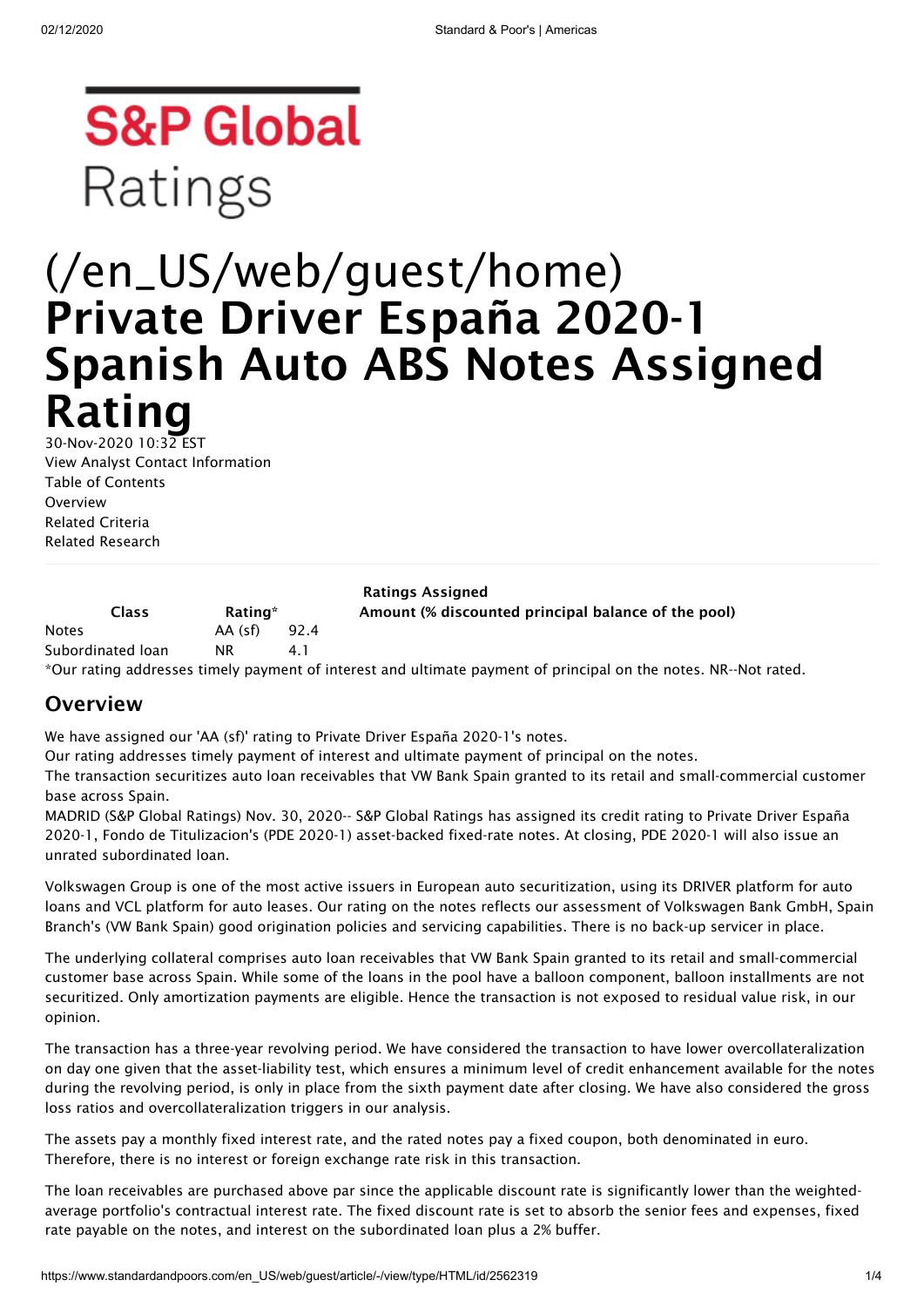### 02/12/2020 Standard & Poor's | Americas

VW Bank Spain transferred credit rights to PDE 2020-1. The customer buys the car from a dealer of the Volkswagen network and owns the car. VW Bank Spain grants them a loan to finance the car and pays the purchase price directly to the dealer. This contract replicates a rent contract mechanism, although VW Bank Spain does not own the financed vehicle. The contract is regulated by the Spanish rent-purchase law, so that the financial entity can obtain a retention of the car's title (known as "Reserva de Dominio"). This charge on the asset must be recorded in a national and public register to be binding with respect to third parties and future transfers of the asset. The registration involves a cost that will be borne by the issuer.

A fully funded cash reserve for the rated notes is in place, sized at 0.75% of the receivables' discounted balance and amortizing subject to a floor (€6 million). The cash reserve is primarily available to cover interest shortfalls for the notes but also to absorb losses at the end of the transaction's life. A combination of subordination, overcollateralization, and a cash reserve provide credit enhancement to the notes.

Our rating in this transaction is not constrained by our operational risk or structured finance sovereign risk criteria. However, the counterparty risk related to the issuer bank account provider constrains our rating at 'AA', given the replacement language.

There is a cash advance mechanism affecting the transfer of cash collections from the servicer to the issuer account, which fully mitigates commingling risk.

The issuer is a Spanish special-purpose entity, which we consider to be bankruptcy remote. The legal opinion at closing provided assurance that the sale of the assets would survive the seller's insolvency.

S&P Global Ratings believes there remains a high degree of uncertainty about the evolution of the coronavirus pandemic. Reports that at least one experimental vaccine is highly effective and might gain initial approval by the end of the year are promising, but this is merely the first step toward a return to social and economic normality; equally critical is the widespread availability of effective immunization, which could come by the middle of next year. We use this assumption in assessing the economic and credit implications associated with the pandemic (see our research here: www.spglobal.com/ratings). As the situation evolves, we will update our assumptions and estimates accordingly.

# <span id="page-1-0"></span>Related Criteria

[Criteria | Structured Finance | General: Counterparty Risk Framework: Methodology And Assumptions](https://www.standardandpoors.com/en_US/web/guest/article/-/view/sourceId/10861340) (/en\_US/web/guest/article/-/view/sourceId/10861340), March 8, 2019 [Criteria | Structured Finance | General: Incorporating Sovereign Risk In Rating Structured Finance Securities: Methodology](https://www.standardandpoors.com/en_US/web/guest/article/-/view/sourceId/10836964) And Assumptions (/en\_US/web/guest/article/-/view/sourceId/10836964), Jan. 30, 2019 [Legal Criteria: Structured Finance: Asset Isolation And Special-Purpose Entity Methodology](https://www.standardandpoors.com/en_US/web/guest/article/-/view/sourceId/9733017) (/en\_US/web/guest/article/-/view/sourceId/9733017), March 29, 2017 [Criteria | Structured Finance | ABS: Methodology And Assumptions For European Auto ABS](https://www.standardandpoors.com/en_US/web/guest/article/-/view/sourceId/9285913) (/en\_US/web/guest/article/-/view/sourceId/9285913), Oct. 15, 2015 [Criteria | Structured Finance | General: Methodology: Criteria For Global Structured Finance Transactions Subject To A](https://www.standardandpoors.com/en_US/web/guest/article/-/view/sourceId/9049216) Change In Payment Priorities Or Sale Of Collateral Upon A Nonmonetary EOD (/en\_US/web/guest/article/-/view/sourceId/9049216), March 2, 2015 [Criteria | Structured Finance | General: Global Framework For Cash Flow Analysis Of Structured Finance Securities](https://www.standardandpoors.com/en_US/web/guest/article/-/view/sourceId/8759141) (/en\_US/web/guest/article/-/view/sourceId/8759141), Oct. 9, 2014 [Criteria | Structured Finance | General: Global Framework For Assessing Operational Risk In Structured Finance](https://www.standardandpoors.com/en_US/web/guest/article/-/view/sourceId/8737366) Transactions (/en\_US/web/guest/article/-/view/sourceId/8737366), Oct. 9, 2014 [Criteria | Structured Finance | ABS: Global Methodology And Assumptions For Assessing The Credit Quality Of Securitized](https://www.standardandpoors.com/en_US/web/guest/article/-/view/sourceId/8724181) Consumer Receivables (/en\_US/web/guest/article/-/view/sourceId/8724181), Oct. 9, 2014 [General Criteria: Methodology Applied To Bank Branch-Supported Transactions](https://www.standardandpoors.com/en_US/web/guest/article/-/view/sourceId/8130806) (/en\_US/web/guest/article/-/view/sourceId/8130806), Oct. 14, 2013 [Criteria | Structured Finance | General: Criteria Methodology Applied To Fees, Expenses, And Indemnifications](https://www.standardandpoors.com/en_US/web/guest/article/-/view/sourceId/7430465) (/en\_US/web/guest/article/-/view/sourceId/7430465), July 12, 2012 [General Criteria: Principles Of Credit Ratings \(/en\\_US/web/guest/article/-/view/sourceId/6485398\)](https://www.standardandpoors.com/en_US/web/guest/article/-/view/sourceId/6485398), Feb. 16, 2011 [Criteria | Structured Finance | General: Methodology For Servicer Risk Assessment](https://www.standardandpoors.com/en_US/web/guest/article/-/view/sourceId/5428209) (/en\_US/web/guest/article/-/view/sourceId/5428209), May 28, 2009

# <span id="page-1-1"></span>Related Research

[European Economic Snapshots: A Second COVID-19 Wave Is Dampening The Recovery](https://www.standardandpoors.com/en_US/web/guest/article/-/view/sourceId/100046778)

(/en\_US/web/guest/article/-/view/sourceId/100046778), Oct. 14, 2020

[Credit Conditions Europe: Ill-Prepared For Winter \(/en\\_US/web/guest/article/-/view/sourceId/11672453\),](https://www.standardandpoors.com/en_US/web/guest/article/-/view/sourceId/11672453) Sept. 29, 2020 [European Auto ABS Index Report Q2 2020 \(/en\\_US/web/guest/article/-/view/sourceId/11617833\),](https://www.standardandpoors.com/en_US/web/guest/article/-/view/sourceId/11617833) Sept. 8, 2020 [Banking Industry Risk Assessment: Spain \(/en\\_US/web/guest/article/-/view/sourceId/11523497\)](https://www.standardandpoors.com/en_US/web/guest/article/-/view/sourceId/11523497), June 18, 2020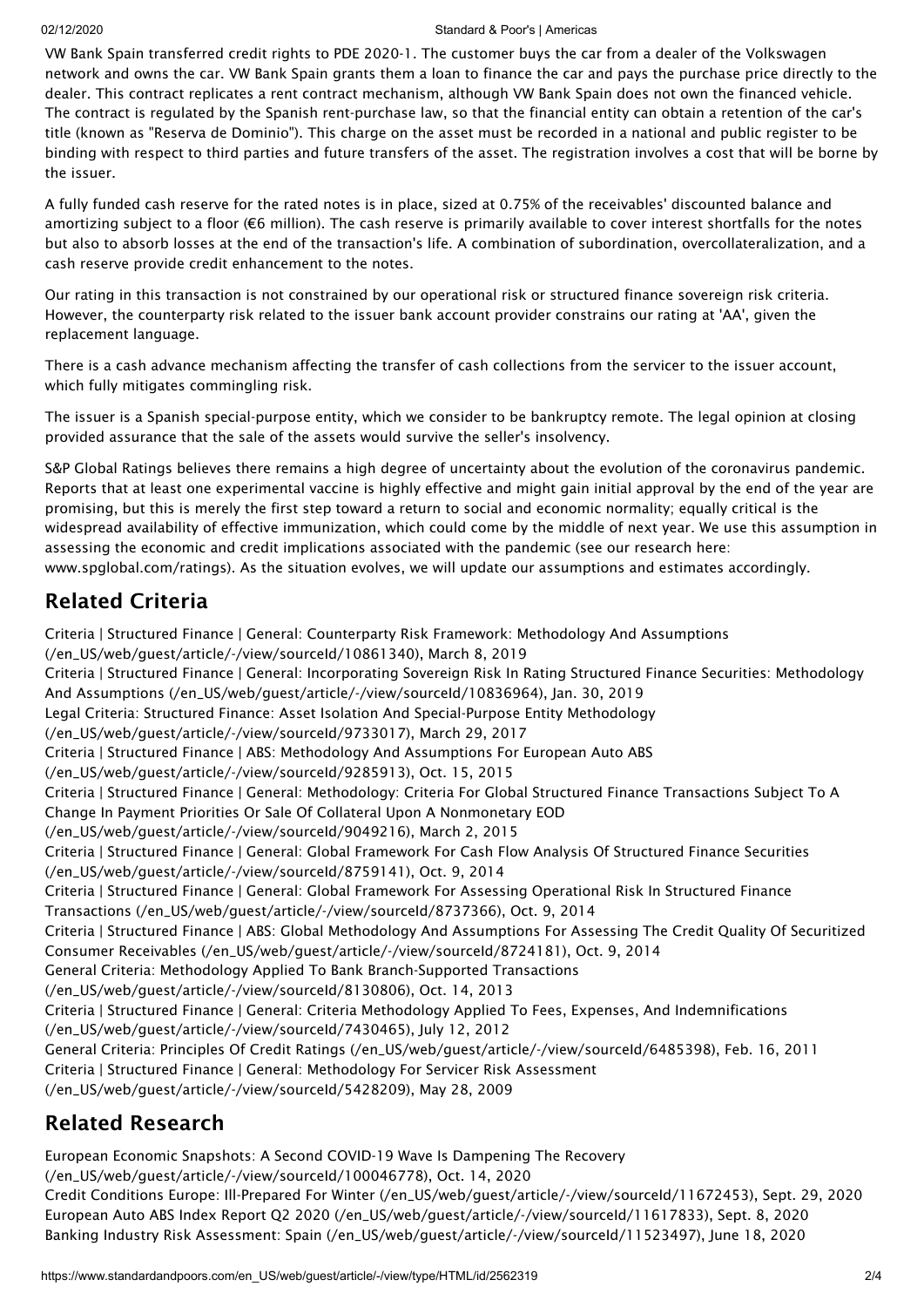### 02/12/2020 Standard & Poor's | Americas

[New Issue: DRIVER ESPANA SIX, FONDO DE TITULIZACION \(/en\\_US/web/guest/article/-/view/sourceId/11355543\)](https://www.standardandpoors.com/en_US/web/guest/article/-/view/sourceId/11355543), Feb. 28, 2020

[2017 EMEA ABS Scenario And Sensitivity Analysis \(/en\\_US/web/guest/article/-/view/sourceId/10155261\)](https://www.standardandpoors.com/en_US/web/guest/article/-/view/sourceId/10155261), July 6, 2017 [European Structured Finance Scenario And Sensitivity Analysis 2016: The Effects Of The Top Five Macroeconomic Factors](https://www.standardandpoors.com/en_US/web/guest/article/-/view/sourceId/9914948) (/en\_US/web/guest/article/-/view/sourceId/9914948), Dec. 16, 2016

[Global Structured Finance Scenario And Sensitivity Analysis 2016: The Effects Of The Top Five Macroeconomic Factors](https://www.standardandpoors.com/en_US/web/guest/article/-/view/sourceId/9913417) (/en\_US/web/guest/article/-/view/sourceId/9913417), Dec. 16, 2016

[How We Rate And Monitor EMEA Structured Finance Transactions \(/en\\_US/web/guest/article/-/view/sourceId/9530328\)](https://www.standardandpoors.com/en_US/web/guest/article/-/view/sourceId/9530328), March 24, 2016

[Scenario Analysis: Gross Default Rates And Excess Spread Hold The Answer To Future European Auto ABS Performance](https://www.standardandpoors.com/en_US/web/guest/article/-/view/sourceId/5392986) (/en\_US/web/guest/article/-/view/sourceId/5392986), May 12, 2009

[Regulatory Disclosures For Each Credit Rating Including Ratings List Table](https://www.standardandpoors.com/en_US/web/guest/article/-/view/sourceId/100047721?pu=true)

(/en\_US/web/guest/article/-/view/sourceId/100047721?pu=true)

Disclosures include requirements relating to press releases or reports published in accordance with Article 10(1), 10(2), and 10(5), and Annex I, Section D, I, 1, 2, 2a, 4, and 5. These requirements are available by rating via the link titled "Regulatory Disclosure" and include, but are not limited to:

Key Elements Underlying The Credit Rating

ESG Credit Factors

Solicited Or Unsolicited Status

Analysts Primarily Responsible For The Credit Rating

Office Responsible For The Credit Rating

Materials Used In The Credit Rating Process

Criteria Applied

Models Applied, Loss, And Cash Flow Analysis Performed

Scenario Analysis

Sensitivity Analysis

Risk Warning, Understanding Credit Rating Categorizations, And Criteria

Rated Entity Notification

Ancillary And Additional Services

Attributes And Limitations Of The Credit Rating

Information Specific To Structured Finance And Securitization Instruments

## 'sf' Identifier

The 'sf' identifier is assigned to ratings on structured finance or securitization instruments when required to comply with an applicable law or regulatory requirement or when S&P Global Ratings believes it appropriate. The addition of the 'sf' identifier to a rating does not change that rating's definition or our opinion about the issue's creditworthiness. For detailed information on the instruments assigned the 'sf' identifier, please see the appendix to "S&P Global Ratings [Definitions" \(https://www.standardandpoors.com/en\\_US/web/guest/article/-/view/sourceId/504352\) for the types](https://www.standardandpoors.com/en_US/web/guest/article/-/view/sourceId/504352) of instruments that carry the 'sf' identifier. To see if a credit rating has a 'sf' identifier, visit the standardandpoors.com website and search for the rated entity.

<span id="page-2-0"></span>Primary Credit Analyst: Alejandro Marcilla, CFA, Madrid + 34 91 389 6944;

[alejandro.marcilla@spglobal.com \(mailto:alejandro.marcilla@spglobal.com\)](mailto:alejandro.marcilla@spglobal.com)

Secondary Contact: Florent Stiel, Paris + 33 14 420 6690;

[florent.stiel@spglobal.com \(mailto:florent.stiel@spglobal.com\)](mailto:florent.stiel@spglobal.com)

No content (including ratings, credit-related analyses and data, valuations, model, software or other application or output therefrom) or any part thereof (Content) may be modified, reverse engineered, reproduced or distributed in any form by any means, or stored in a database or retrieval system, without the prior written permission of Standard & Poor's Financial Services LLC or its affiliates (collectively, S&P). The Content shall not be used for any unlawful or unauthorized purposes. S&P and any third-party providers, as well as their directors, officers, shareholders, employees or agents (collectively S&P Parties) do not guarantee the accuracy, completeness, timeliness or availability of the Content. S&P Parties are not responsible for any errors or omissions (negligent or otherwise), regardless of the cause, for the results obtained from the use of the Content, or for the security or maintenance of any data input by the user. The Content is provided on an "as is" basis. S&P PARTIES DISCLAIM ANY AND ALL EXPRESS OR IMPLIED WARRANTIES, INCLUDING, BUT NOT LIMITED TO, ANY WARRANTIES OF MERCHANTABILITY OR FITNESS FOR A PARTICULAR PURPOSE OR USE, FREEDOM FROM BUGS, SOFTWARE ERRORS OR DEFECTS, THAT THE CONTENT'S FUNCTIONING WILL BE UNINTERRUPTED OR THAT THE CONTENT WILL OPERATE WITH ANY SOFTWARE OR HARDWARE CONFIGURATION. In no event shall S&P Parties be liable to any party for any direct, indirect, incidental, exemplary, compensatory, punitive, special or consequential damages, costs, expenses, legal fees, or losses (including, without limitation, lost income or lost profits and opportunity costs or losses caused by negligence) in connection with any use of the Content even if advised of the possibility of such damages.

Credit-related and other analyses, including ratings, and statements in the Content are statements of opinion as of the